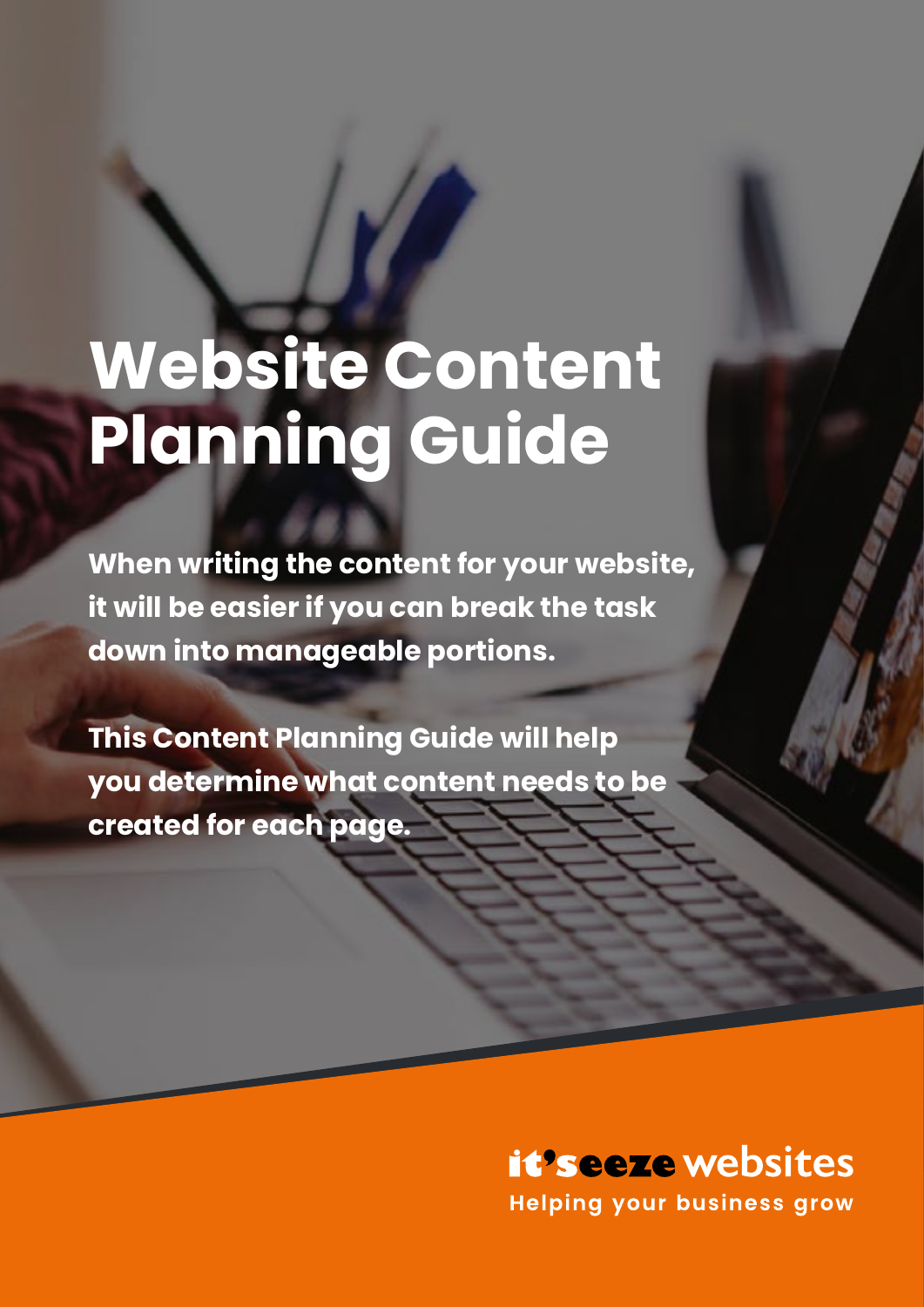#### *Content hack!*

When doing this exercise, it can help if you tell someone about what you do rather than try and write it down – most of us are used to describing what we do to a potential client! Either record what you are saying or get the other person to write it down.

#### *So what?*

Once you have written your content, go back and ask yourself "So what?" – in other words, what difference does this really make? Everyone seems to write "we have great levels of customer service", but what does this actually mean for your website visitor?

Information that shows the difference you make will have far more impact, e.g. "Customer service is important to us, this is why we clear away all our tools at the end of the day and vacuum, allowing you to continue to use your home with minimal disruption." (Obviously this would only work if you were a builder!)

#### *Before you start*

Before you start writing the pages, identify the following key information for your website, it can then be used to help you create the content for each page.

**Navigation:** What pages are you going to have? For example:

- Home
- About
- Service 1
- Service 2
- Service 3
- Contact

**Target audience:** Who is your target audience? Who are you aiming your website at? **Information:** What information do they need to help them make a decision? **Main website call to action (CTA):** What one thing do you want your website visitors to do? Call? Fill out a contact form? Something else? **Company USP:** What makes your company unique? Why should potential customers choose you? **Tone:** How do you want your writing to sound? Formal? Funny?

**Keywords:** What are your customers searching for?

#### **Templates**

The templates below will help you create the content – for each page make sure it addresses the key information above. The first page is a general template, following which there are some worked examples for the Home, About Us and Services pages. Finally, there is a blank template that you can use for your own content.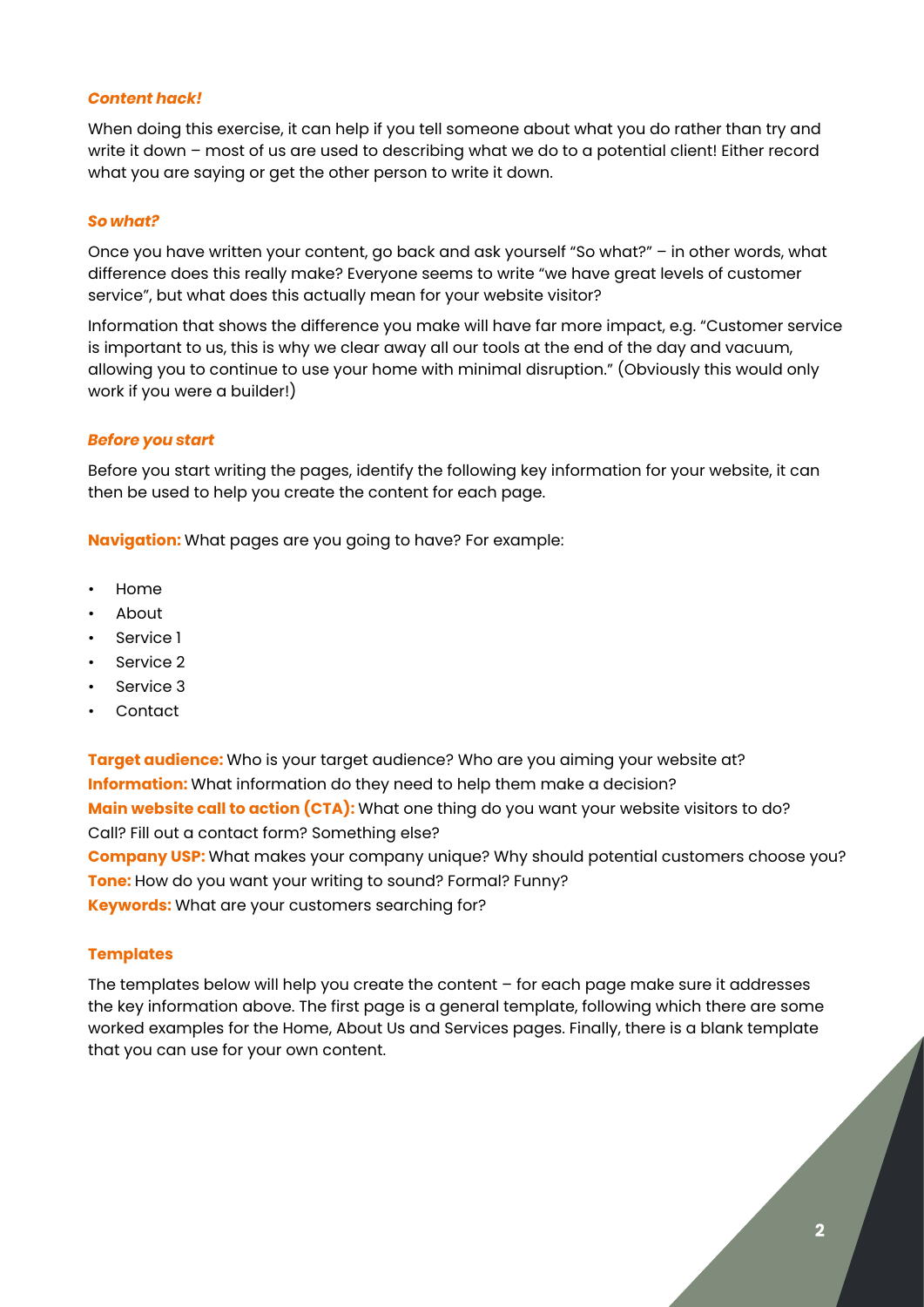# **General Template**

| <b>Page Name</b> | e.g. Home, About Us, etc.                                                                                     |
|------------------|---------------------------------------------------------------------------------------------------------------|
| <b>Page Goal</b> | What is this page for? What should users be able to achieve<br>on it? Who is the target market for this page? |

#### **Content**

Repeat this process for each section of the page, giving each a title, content and call to action

| Title                  | Important - the title should contain keywords. The title might<br>outline what you do and who you do it for, or the benefits of<br>working with you. Most importantly it should give the audience<br>an indication of what they are about to read. |  |
|------------------------|----------------------------------------------------------------------------------------------------------------------------------------------------------------------------------------------------------------------------------------------------|--|
| <b>Content</b>         | What content is required to achieve the aims of the page?<br>Include notes of links, images and calls to action for each<br>separate piece of content if relevant.                                                                                 |  |
| <b>Calls to Action</b> | What do you want your customer to do after reading the<br>content e.g. call / fill in a form / email / make a booking / visit<br>other pages on the website?                                                                                       |  |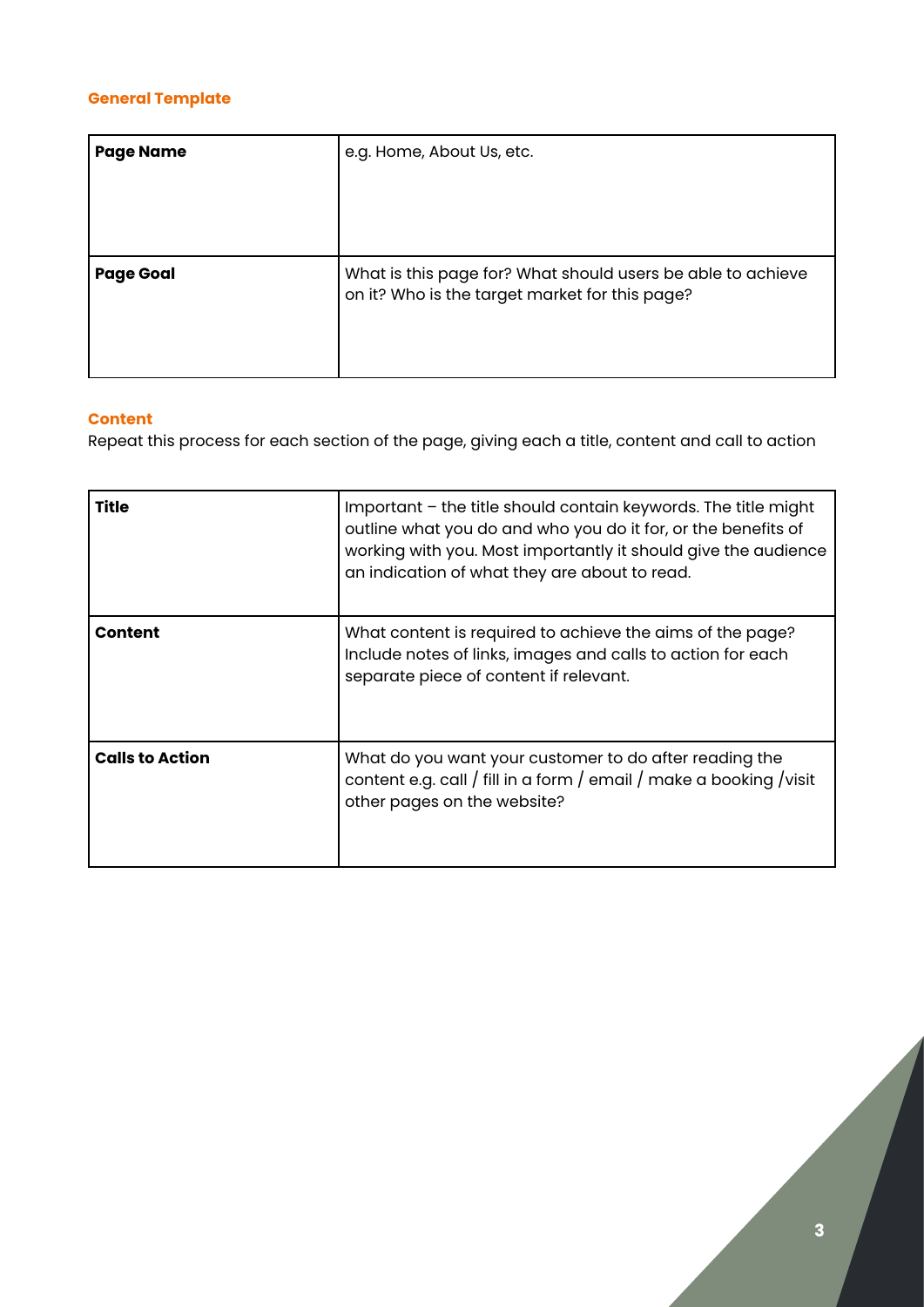# **Worked Examples**

# **Home Page**

| <b>Page Name</b> | Home Page                                                                                                                                                                                                                                               |
|------------------|---------------------------------------------------------------------------------------------------------------------------------------------------------------------------------------------------------------------------------------------------------|
| <b>Page Goal</b> | Introduce the problem you solve for the client and offer your<br>solution. (By the end of the home page they should know who<br>you are, where you are, what you do and why you are better<br>than your competition, and if you are able to help them). |

| <b>Main Title</b>          | Include Keywords - should give an idea of what the<br>forthcoming content is about. Avoid generic things like<br>"welcome to my website" as nobody searches for this! |  |
|----------------------------|-----------------------------------------------------------------------------------------------------------------------------------------------------------------------|--|
| <b>Main Content</b>        | Introduce the problem your customer has and offer your<br>solution. Summarise what makes you different from your<br>competitors.                                      |  |
| <b>Main Call to Action</b> | Contact Us (link to contact page) / Call us now                                                                                                                       |  |

This section may need to be repeated a few times:

| Title          | Service / product offered                                    |  |
|----------------|--------------------------------------------------------------|--|
| <b>Content</b> | Summary paragraph of each service or product                 |  |
| Call to action | Visit Services / Product Page (with a link to services page) |  |

| Content (Testimonials) | Put your best testimonials here                        |  |
|------------------------|--------------------------------------------------------|--|
| <b>Call to action</b>  | Contact Us (link to contact page) $\prime$ call us now |  |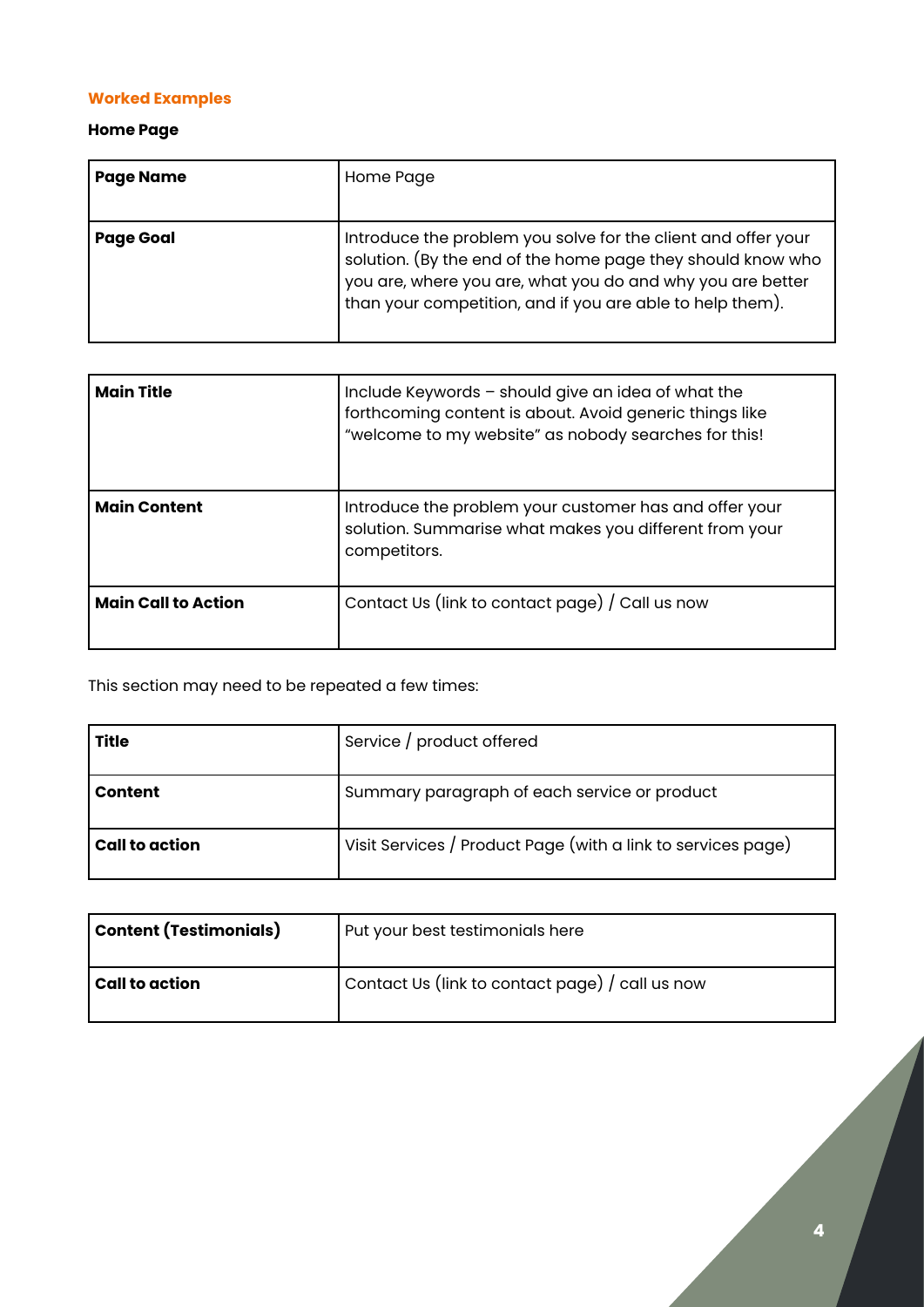# **About Us Page**

| <b>Page Name</b> | About us                                                                      |
|------------------|-------------------------------------------------------------------------------|
| <b>Page Goal</b> | Define your USP (unique selling proposition) and share your<br>company story. |

The information below may be in more than one paragraph, so create a title and content for each.

| <b>Main Title</b>          | What makes you different?                                                                                                                                                                                                                                  |
|----------------------------|------------------------------------------------------------------------------------------------------------------------------------------------------------------------------------------------------------------------------------------------------------|
| <b>Main Content</b>        | Introduce your company story.<br>$\bullet$<br>Highlight the key difference between you and your<br>$\bullet$<br>competitors.<br>Do you understand the difficulties your target audience<br>$\bullet$<br>face?<br>Maybe you've been there too?<br>$\bullet$ |
| <b>Main Call to Action</b> | Call us to find out more                                                                                                                                                                                                                                   |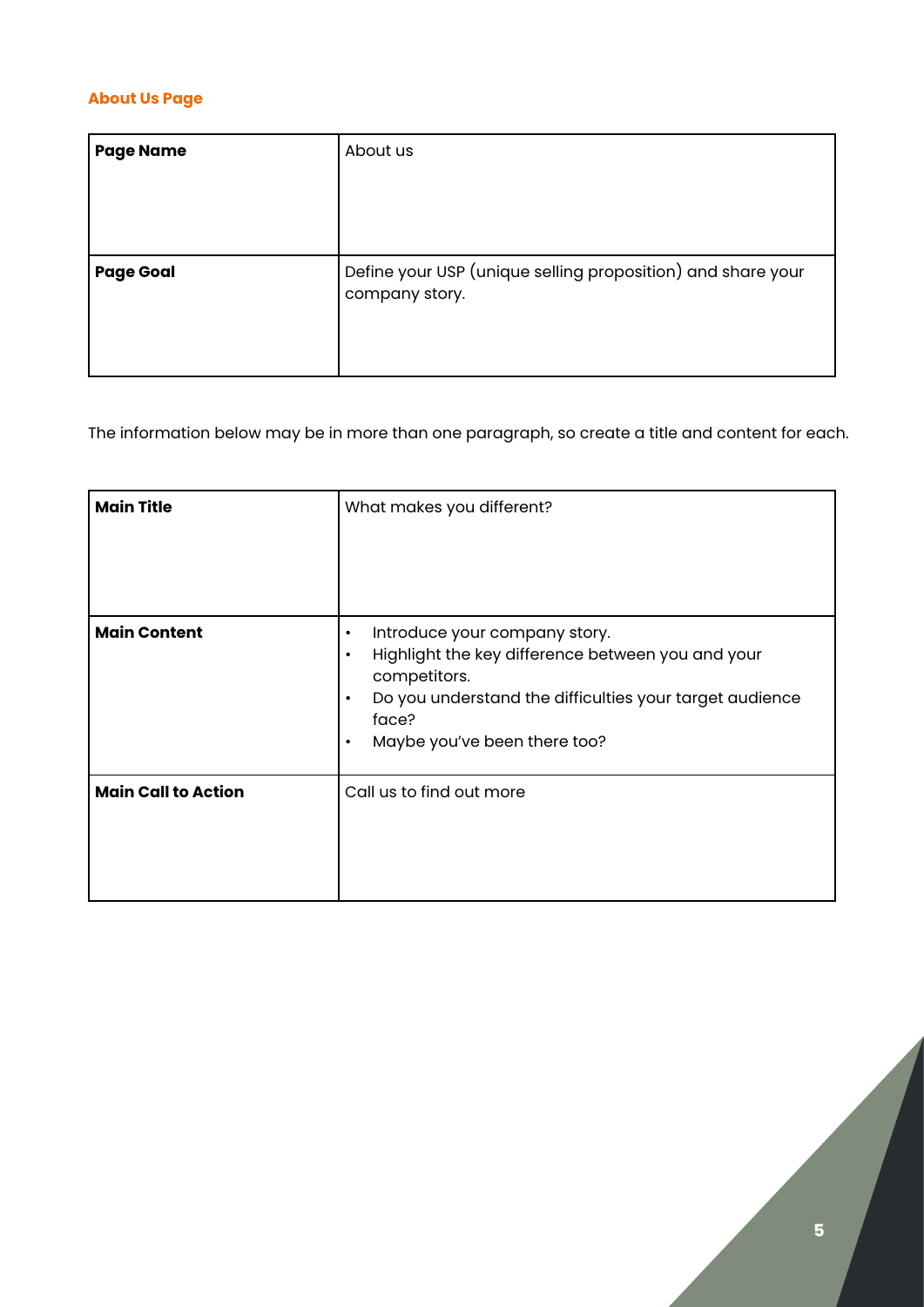# **Services / Products Page**

| <b>Page Name</b> | Service One (e.g. House Extensions)                                                               |  |
|------------------|---------------------------------------------------------------------------------------------------|--|
| <b>Page Goal</b> | Clearly describe one service, add one clear call to action, and<br>discuss the benefits/outcomes. |  |

### **Content**

Repeat this process for each section of the page, giving each a title, content and call to action

| <b>Main Title</b>          | Your service & the main outcome                                                                                                         |
|----------------------------|-----------------------------------------------------------------------------------------------------------------------------------------|
| <b>Main Content</b>        | Introduce the features of your service, the buying process, and<br>overcome any objections.<br>Use bullet points to break up your text. |
| <b>Main Call to Action</b> | Call us to find out "service one"                                                                                                       |